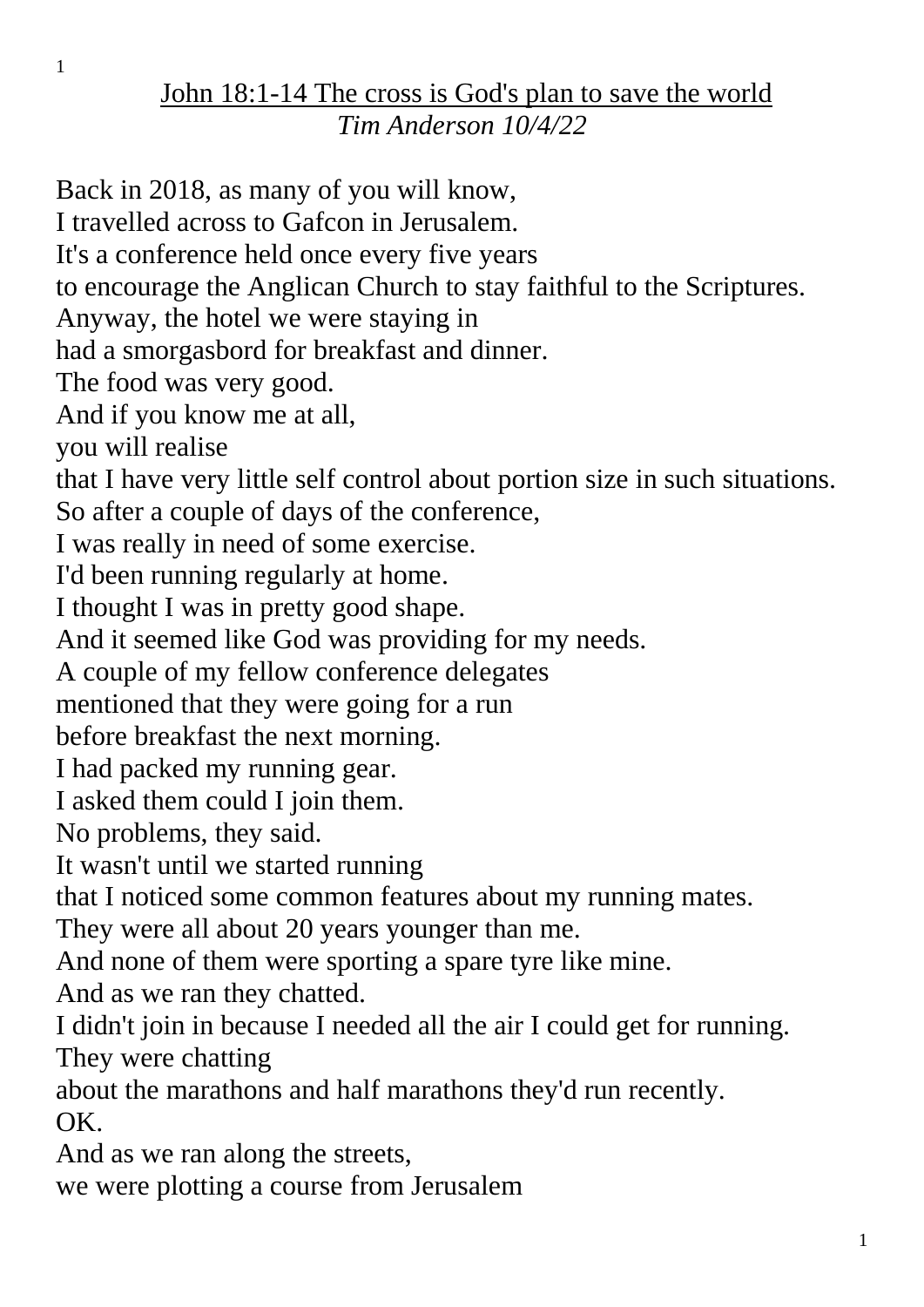$\overline{2}$ 

towards and then across the Kidron Valley.

The route we were taking seemed almost random to me.

I soon worked out it wasn't.

Because the Mount of Olives is the steepest piece of real estate in town. They were running with a very definite purpose in mind.

"I'm just going to turn around here, fellas."

And I headed back to the hotel.

Like the guys I was running with,

Jesus crossed the Kidron Valley with a very definite purpose in mind. His purpose is no less than saving the world.

And he went across the Kidron Valley

because he knew that Judas knew that was where Jesus would be.

Jesus could have gone somewhere different.

But he wanted to be found.

He wanted to be arrested.

He wanted to give his life for the sins of the world.

The key verse in our reading today is verse 11. "Jesus commanded Peter, "Put your sword away! Shall I not drink the cup the Father has given me?" The cup is referring to his mission of going to the cross. The Jewish leaders didn't think of it first, God the Father did. The cross is God's plan to save the world. Now I guess that probably doesn't strike you as a shock. We know that the cross is the central part of Christianity. There are crosses adorning just about every church building in the world. But think about it for a minute. The cross is not just something God the Father worked with. You know, sometimes we take a bad situation and try to make the best of it. God the Father could take a bad situation

and turn it around to become the great victory over sin and death.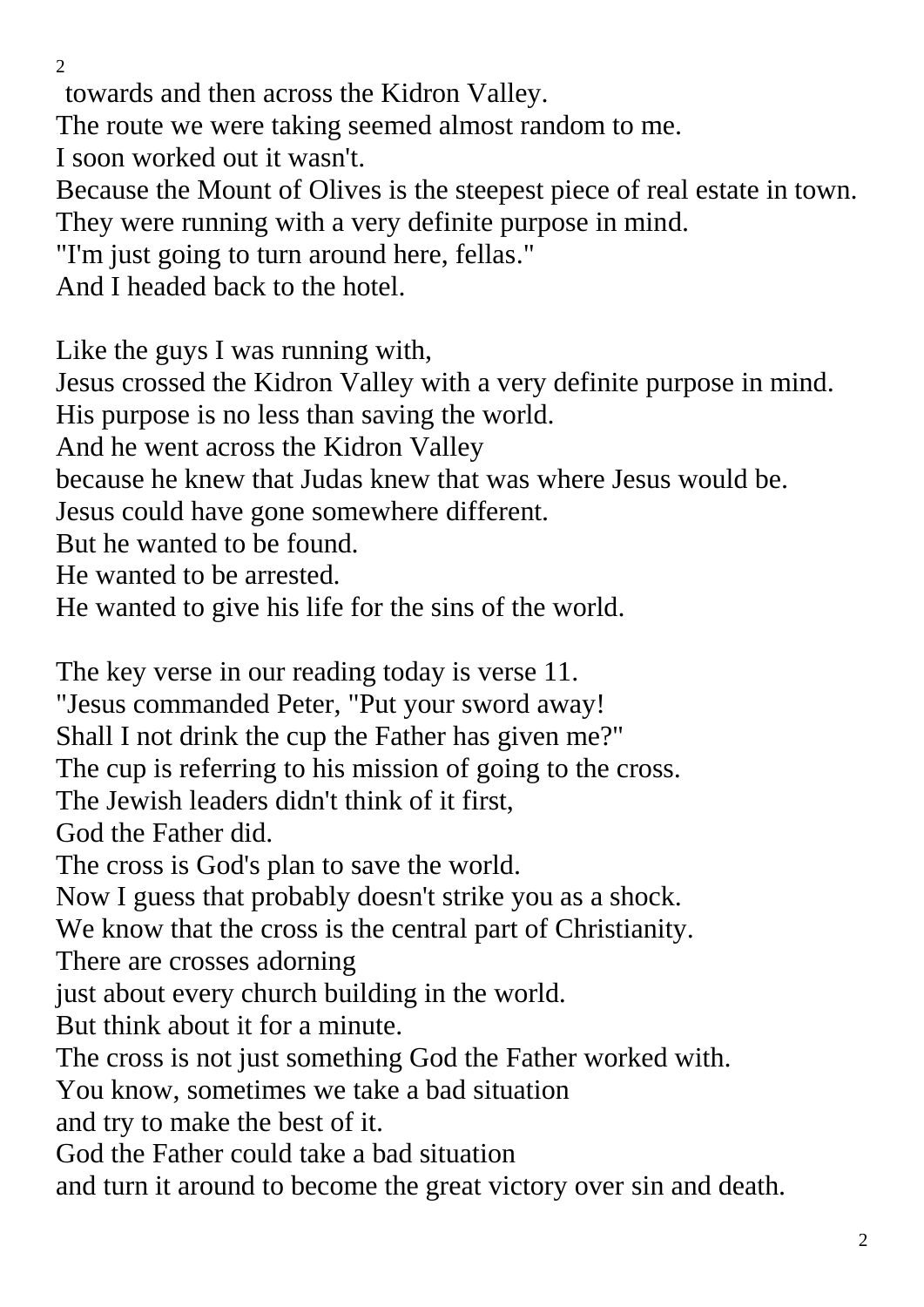But Jesus doesn't say that.

Everything about this passage

says that things here are going according to the Father's plan. Jesus doesn't say,

"Shall I not drink the cup the Jewish leaders have given me?" He says, "Shall I not drink the cup the Father has given me?"

That's not to say that the Jewish leaders

can avoid responsibility for the crucifixion.

The Bible teaches that both things are true.

God planned that the cross should happen.

And the Jewish leaders are culpable for their sin

in killing an innocent man.

But if you want to rank those two truths in order of importance, number 1, "God planned that the cross should happen."

"Shall I not drink the cup the Father has given me?"

Jesus also doesn't say,

"Shall I not go to the cross as the Father has instructed me." He could have said that.

But he chose the metaphor of the cup.

The cup is not a random metaphor.

It's one pulled straight out of the Old Testament

with some clear connotations.

This is Jeremiah 25:15-17.

God is talking to the prophet Jeremiah.

"This is what the Lord, the God of Israel said to me:

'Take from my hand this cup filled with the wine of my wrath

and make all the nations to whom I send you drink it.

When they drink it, they will stagger and go mad

because of the sword I will send among them.'

So I took the cup from the Lord's hand

and made all the nations to whom he sent me drink it:"

Jeremiah is being given a prophecy of God's judgement on the nations.

When the prophet speaks, things will happen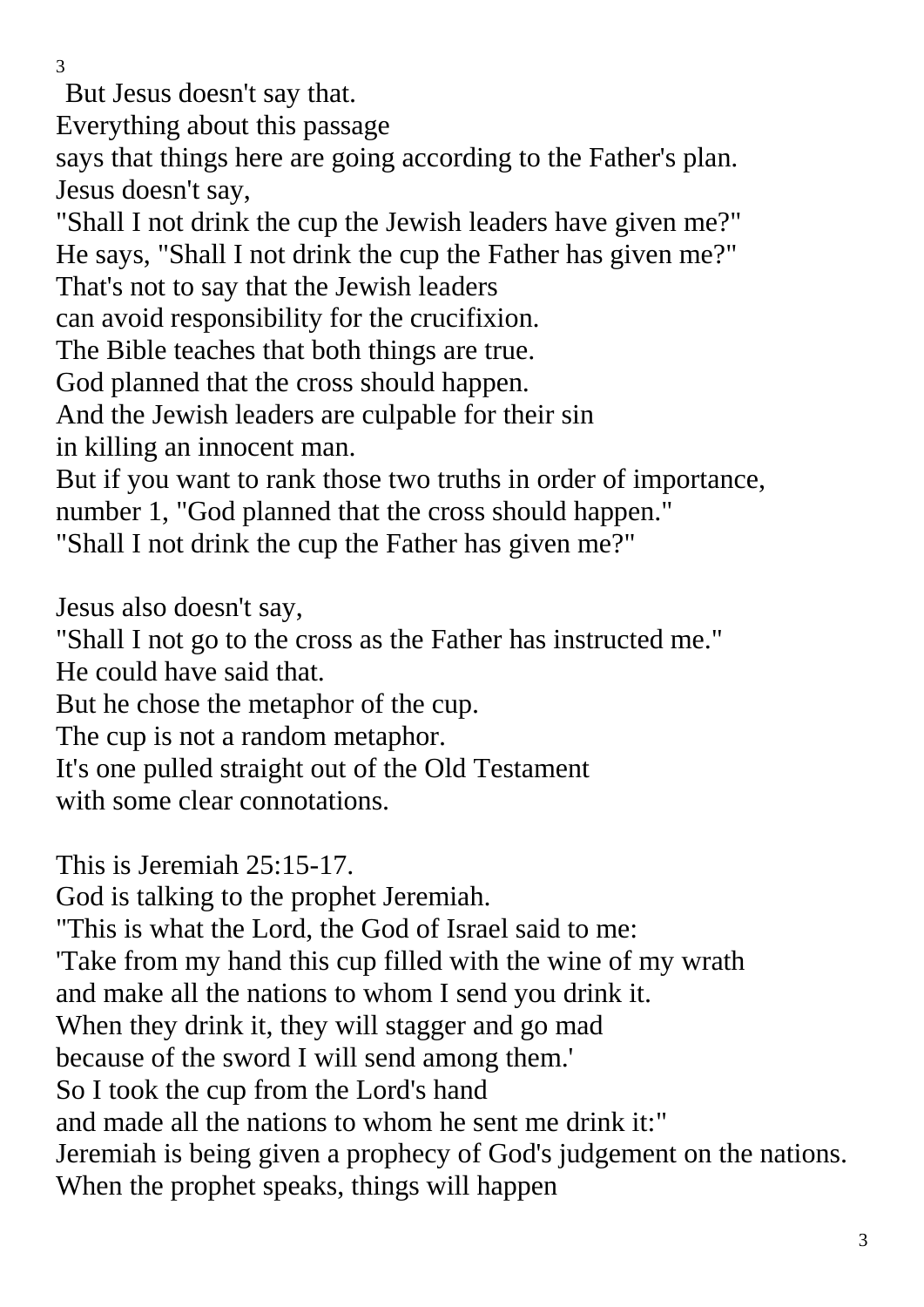because the prophet speaks God's words. And the cup is the wrath of God poured out in judgement.

Here is Isaiah 51:17 "Awake, awake! Rise up O Jerusalem, you who have drunk from the hand of the Lord the cup of his wrath. You who have drained to the dregs the goblet that makes people stagger." What's going on in this passage? Israel has been sent into exile. She has faced God's judgement. And God is about to proclaim to her that her judgement is over. Again the cup is the wrath of God poured out in judgement. So turning back to our passage for today, why does Jesus use a metaphor instead of talking about the cross directly? Because he's directing our attention away from the merely physical towards what is happening spiritually. I don't know if any of you saw the movie, "The Passion of the Christ". It was as Hollywood movies about the Bible go, pretty faithful to the Scriptures. But if there's a criticism of it, it focuses on the physical gore of what happened to Jesus when the Bible account doesn't do that. There's certainly enough physical pain and torture there. But the Bible if anything underplays that because it has a bigger story to tell. What's happening spiritually? The wrath of God for the sins of the world is being poured out on Jesus. That's the cup. And that's what Jesus is very intentionally drinking. That's what the Father gave his son to drink.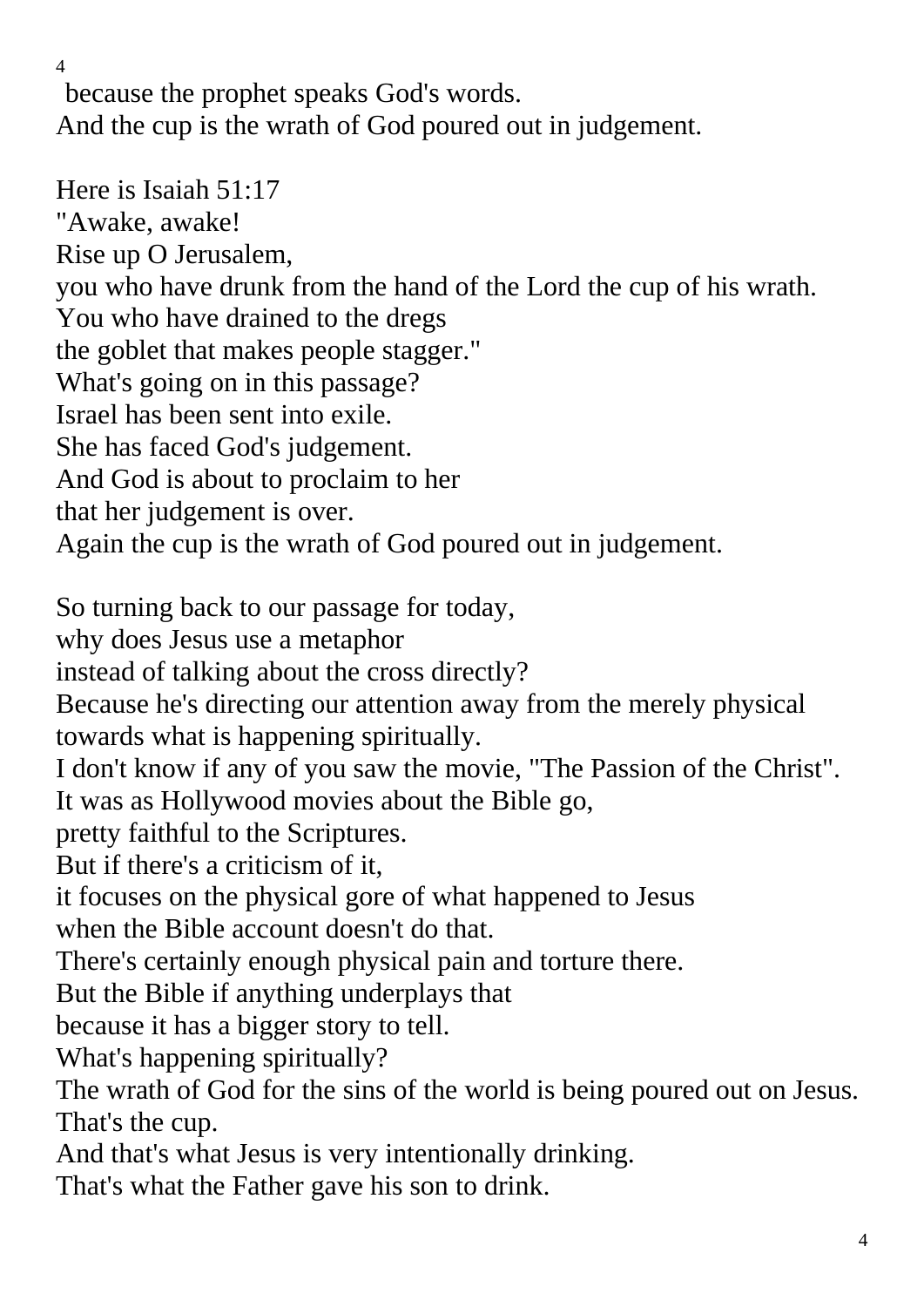The cross is God's plan to save the world from his wrath at human sin.

But if the cross is the Father's plan, Jesus is driving the plan forward. I know that Jesus prayed in the Garden, Lk 24:42 "Father, if you are willing take this cup from me; yet not my will but yours be done." And some people would see a tension between Jesus' steadfast resolve to drink the cup in John, and his pleading for another way in Luke. But it's really not that difficult to understand. You can be both determined to do the will of your Father because you love him, and pleading for another way because what you have to do is so terrible. That makes sense to me. So what we have in John is Jesus' determination in the foreground. If you want his anguish, you need to read a different gospel. So how do we see Jesus driving things forward?

Well we already mentioned Jesus chose a place Judas was familiar with because Jesus had often been there with his disciples.

And then the detachment of soldiers turns up to arrest Jesus,

and 18:4 "Jesus, knowing all that was going to happen to him,

went out and asked them,

'Who is it you want?'"

Jesus is the one man welcoming committee

for those who are going to arrest him.

And John underlines for us

that Jesus did this in full knowledge of what was coming up.

He's driving the Father's plan forward

being full appraised of that plan.

What's missing from this account? Surely the most iconic moment of the betrayal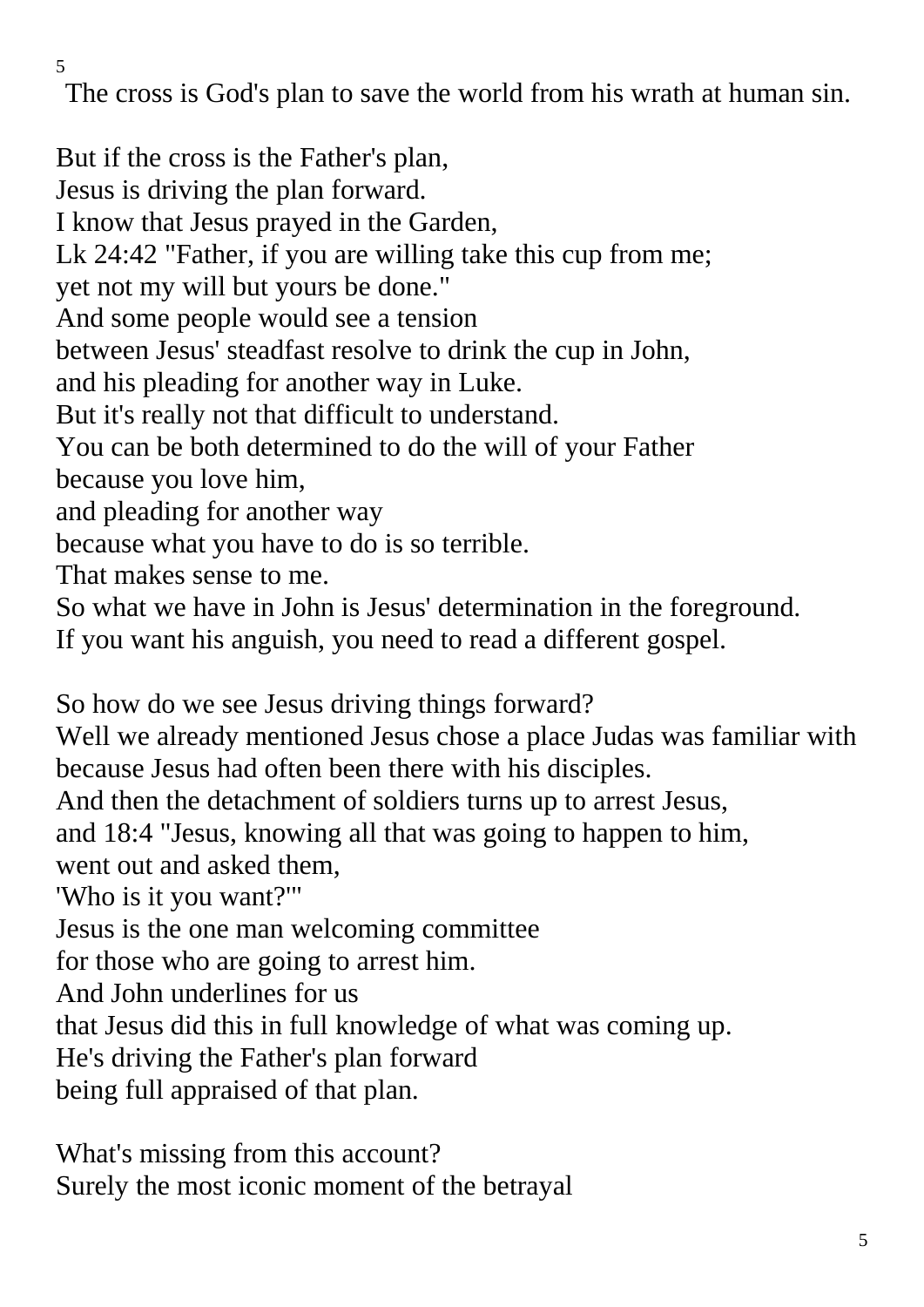Judas' kiss.

It's the ultimate betrayal

to use a gesture of affection as a sign to send someone to their death. But John doesn't relate it because he's focused not on betrayal

but on Jesus driving things forward.

18:4-5 "'Who is it you want?'

'Jesus of Nazareth,' they replied.

'I am he,' Jesus said.

And Judas the traitor was standing there with them.

When Jesus said, 'I am he',

they drew back and fell to the ground."

Now John doesn't give us any explanation

of them drawing back and falling to the ground.

You'd have to say that it's not a natural reaction.

Even if they were a bit stunned at Jesus' revealing himself,

I would expect a gruff,

"Well that makes our job easy, doesn't it boys?

Come a long Jesus of Nazareth,

the high priest wants to have a word with you."

Maybe if they were a completely leaderless bunch,

they might draw back.

But to fall to the ground?

I can only put it down to some sort of recognition of Jesus' divinity. It's just not appropriate for the creature to arrest the creator.

Of course Jesus' captors aren't going to recognise him as creator.

But sometimes your gut reaction is better than what you understand.

In any case,

it just serves to underline how Jesus had to drive things forward.

Would they have even got around to arresting him,

if Jesus hadn't asked them a second time,

"Who is it that you want?"

"Jesus of Nazareth," they said.

18:8 Jesus answered, "I told you before that I am he.

If you are looking for me then let these men go."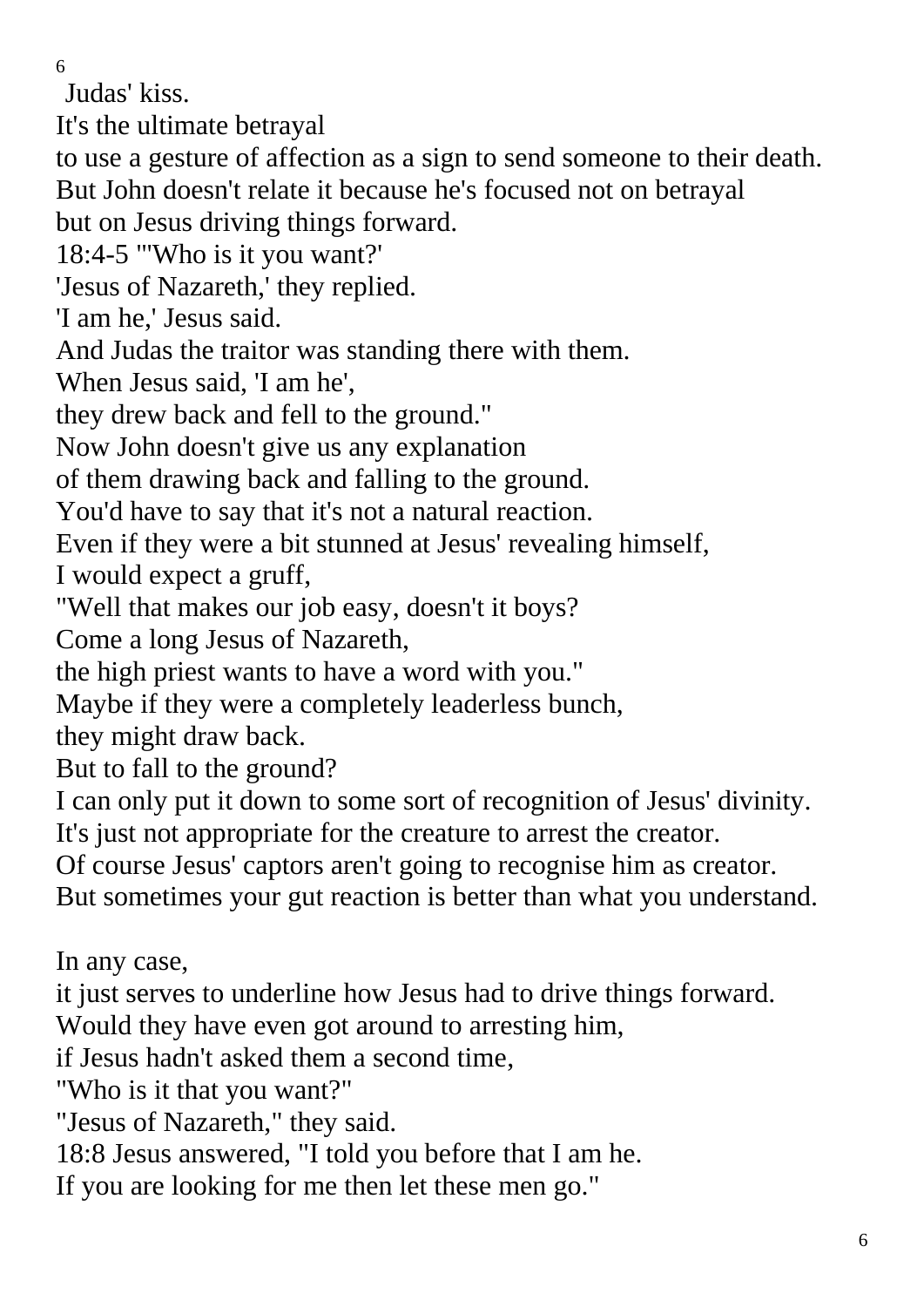He really has to insist on them arresting him. And he also insists of the disciples being set free. Only Jesus needs to die for the sins of the world. One perfect sacrifice is enough. And it happens according to Jesus' direction. Jesus is arrested. The disciples go free. What are we to make of Jesus driving the Father's plan? First and foremost,

it's telling us something about Jesus' relationship with the Father. It doesn't matter how terrible the Father's plan is for Jesus,

how excruciatingly painful,

7

how much Jesus will be devastated by his abandonment,

he still loves the Father so much,

that he drives the Father's plan forward.

We worship a God of self sacrificial love.

The love of Jesus for his Father is a demonstration of the love of God.

But of course it doesn't stop there. Jesus driving the Father's plan forward is also an expression of his love for us. Nothing and no one forced Jesus to go to the cross. He had to work hard to make it happen. They wouldn't have arrested him unless he asked them to do it twice. Why did he work so hard to make it happen? Well it was out of love for us. Jesus knew that we needed forgiveness. Just the night before he had said at the last supper, "This is my body given for you." He's working hard to give us what we most needed. How much does Jesus love you? Well enough so that if it looks like they are struggling to arrest him so that they can crucify him,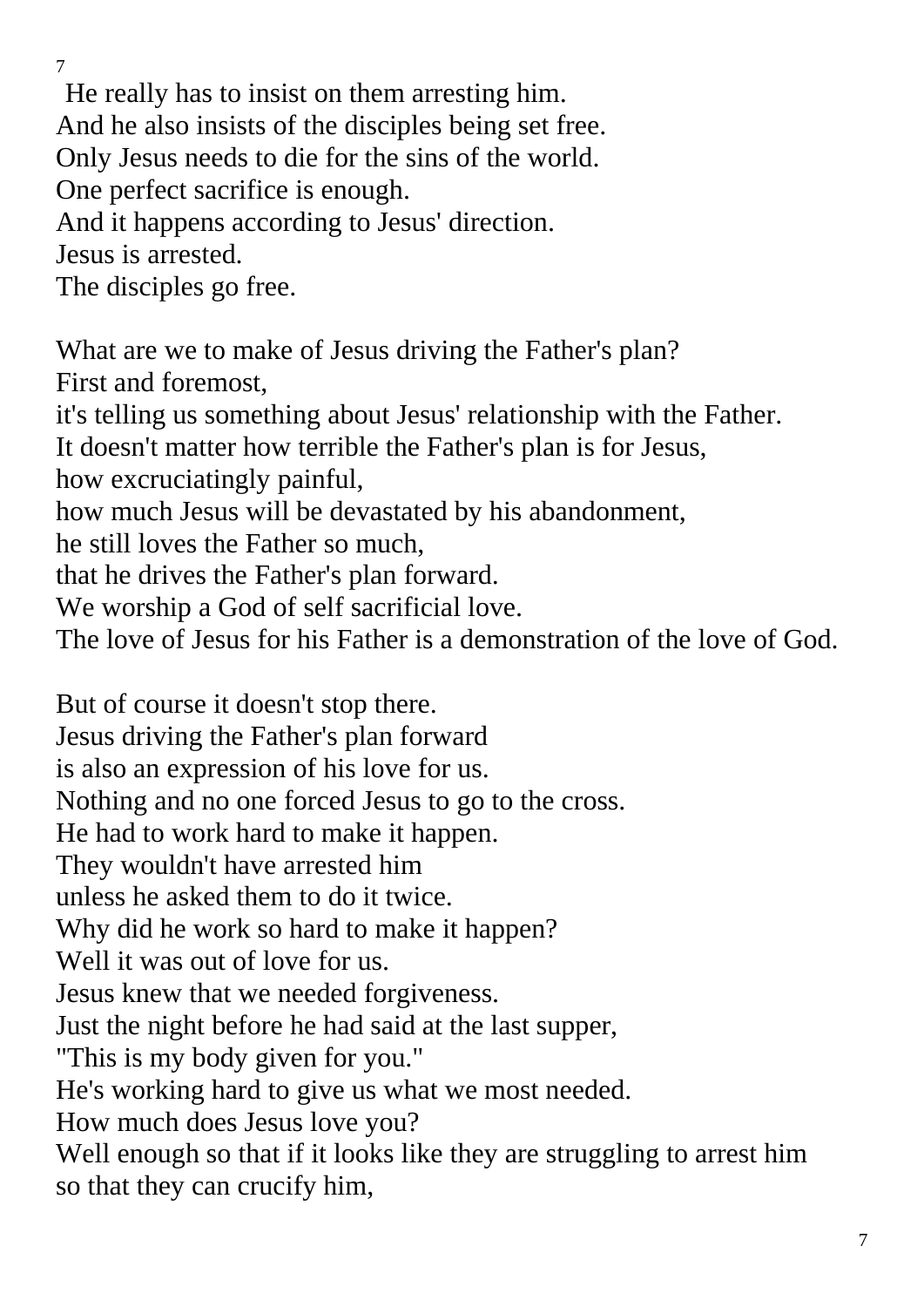8 he will make sure it happens because he's that committed to dying for you. Does it move you, that the cross wasn't something that happened to Jesus, it was something that Jesus made happen because he loves you? It should move you.

The cross is God's plan to save the world and Jesus drives that plan forward because he loves you.

Unfortunately, that's not the only picture that our passage gives us. The cross is God's plan to save the world and Peter resists God's plan. 18:10 "Then Simon Peter, who had a sword, drew it and struck the High Priest's servant, cutting off his right ear. (The servant's name was Malchus.)" Just like earlier in the passage, when Judas' kiss is left out of the account, something is left out here too. It's Jesus' healing of the servant's ear. A touching display of love for one who was determined to join the mob baying for Jesus' blood. Why does John leave it out? Because he's not at this moment focused on Jesus' compassion. He's focused on Peter's resistance to the Father's plan. Jesus is doing everything to drive the Father's plan forwards. Jesus is determined, moving towards the cross. Peter is doing what he can to resist the cross. He doesn't want Jesus to get arrested. And even against a crowd of soldiers and officials, he's willing to put in a bit of futile resistance. Never let it be said that Peter went down without a fight!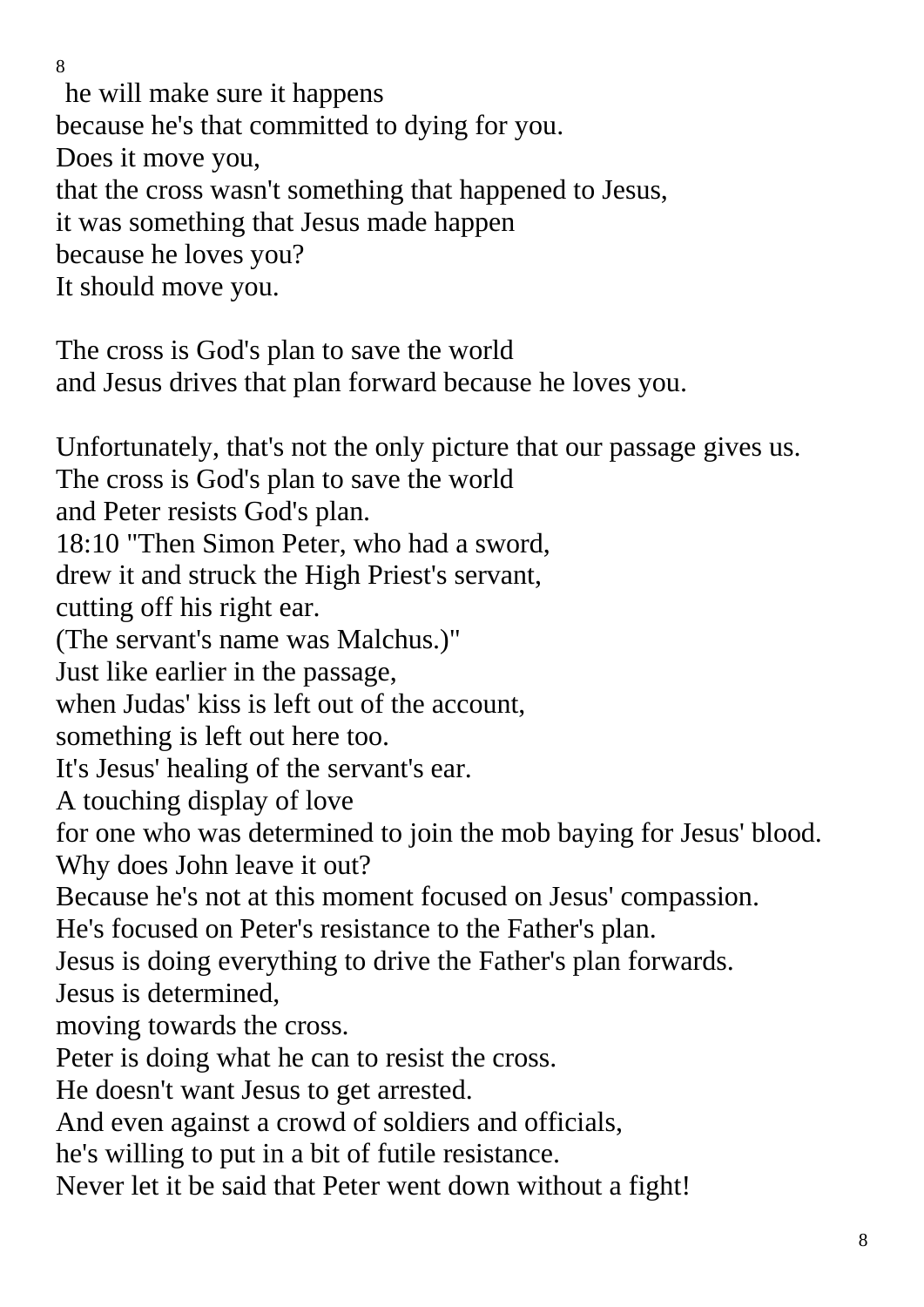What can we say about Peter?

Well it's not that he doesn't want his sins forgiven.

It's just that he hasn't got his head around the Father's plan.

This isn't Peter's first time resisting the Father's plan.

Some time earlier, Jesus had been explaining to his disciples that he must go to the cross.

And Peter took Jesus aside and began to rebuke him.

Peter just didn't like the sound of his Lord being crucified.

And he couldn't quite cope with the idea

that Jesus might know better than him what the best thing would be.

Peter goes about things the way we do them in this world.

When someone comes to arrest a person you love

who is innocent of any wrong doing,

what do you do?

You try to defend the person you love.

If you just sat there passively

and let them lead your loved one away,

then you don't really love them very much, do you?

From a human perspective, Peter's reaction is pretty understandable.

It's not worthy of our condemnation.

I doubt very much

whether we would have done any better put in the same position.

In fact we might have done worse.

We might have looked on in horror as Jesus was arrested,

not celebrated that he was drinking the cup the Father gave him, and not even said anything about what was happening.

I think Peter is the best of the disciples.

The others didn't understand the Father's plan either.

They just didn't have the courage to draw their swords,

or the foresight to carry a sword,

or the willingness to stand up and be counted.

At least Peter is standing up.

At this point.

Though as we read on in the chapter,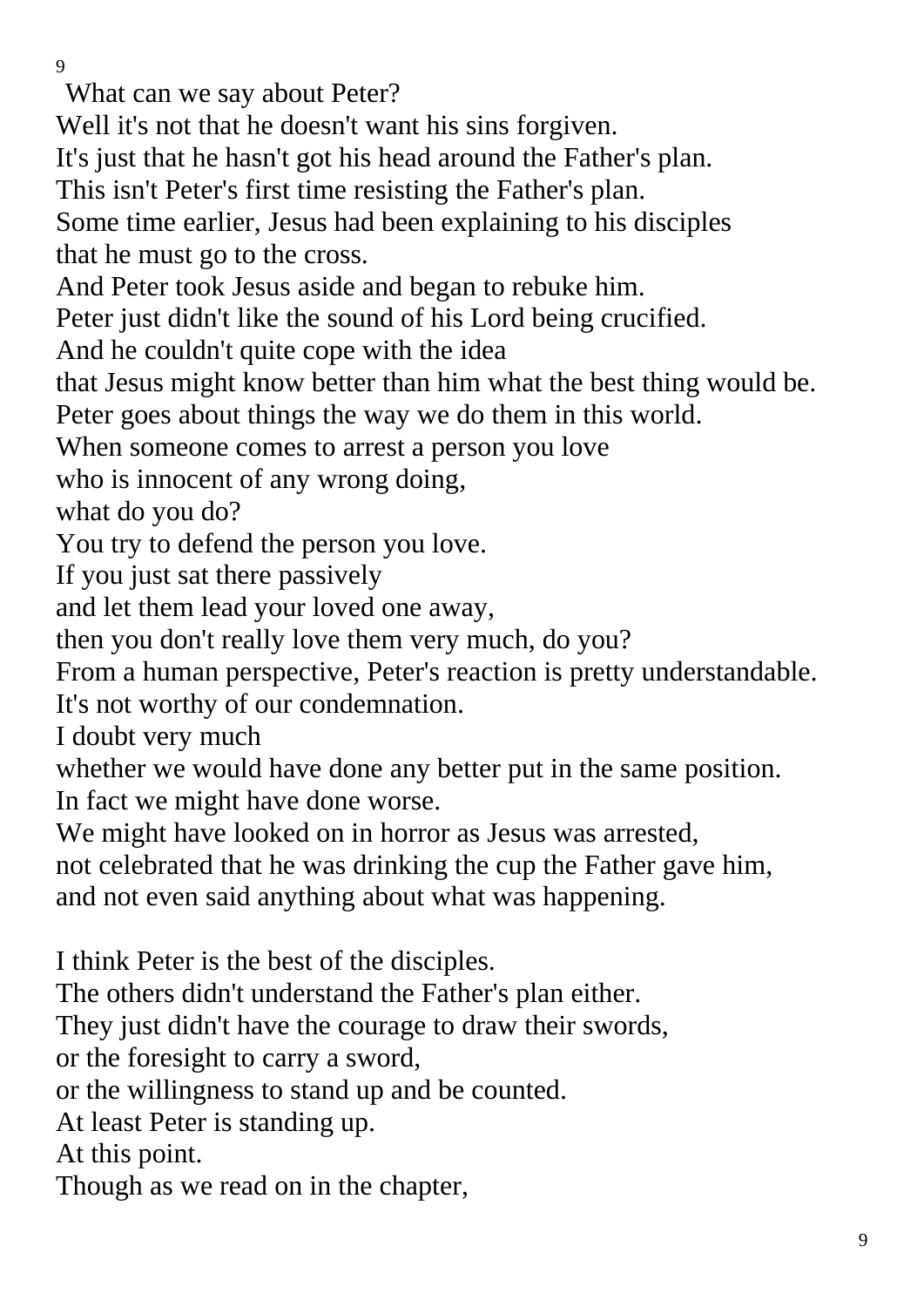he stops standing up after this.

Perhaps he is so shocked that Jesus won't resist arrest that he caves in and disowns Jesus later.

What should we take from Peter's story? The most important take away is that God's plans are not derailed by his servants failing to understand them. The cross is God's plan to save the world and Peter resists God's plan. He does his level best to stuff it up. And does that throw Jesus off? Not at all. He sets Peter straight with a single sentence and continues on driving the Father's plan forward.

Did you know that you cannot stuff up God's plans? Peter couldn't stuff them up and you can't either. That may be really quite comforting to you. When you think of some of the really dumb things that Christian people do in God's name, it really is quite a comfort that none of our stupidity stuffs up God's plans. Did you know that there were monks in the early church who thought they could serve God better if they chopped out their tongues? I'm not sure how they thought they would be better able to proclaim the good news of the saviour without a tongue. But there you go. Christians sometimes do the dumbest things. And did it stuff up God's plans to save a people for himself? Not at all. Did you know that some Christians today think that they are serving God by getting themselves nailed to a cross on Good Friday,